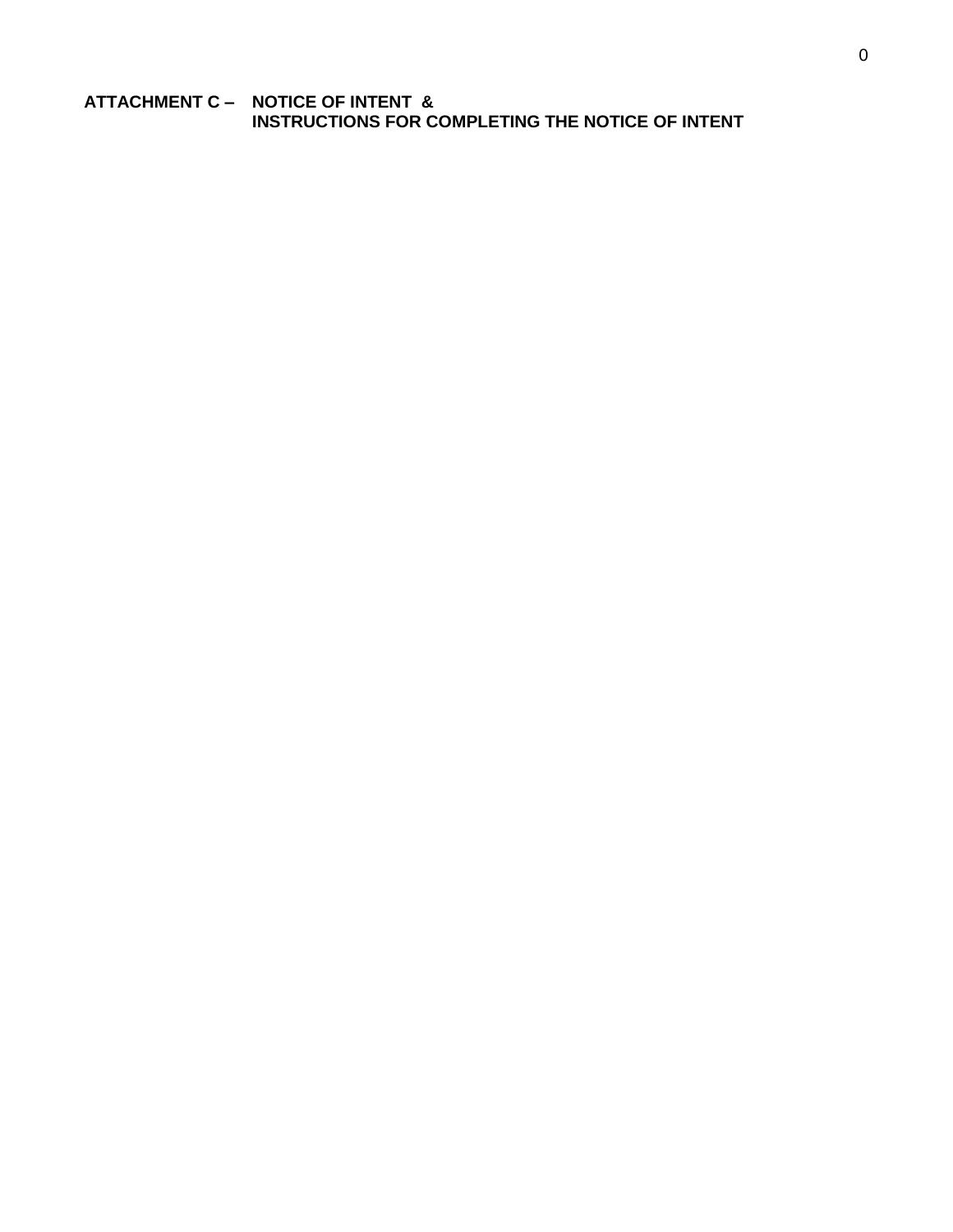



#### Los Angeles Regional Water Quality Control Board

#### **NOTICE OF INTENT**

#### TO COMPLY WITH GENERAL WASTE DISCHARGE REQUIREMENTS AND

NATIONAL POLLUTANT DISCHARGE ELIMINATION SYSTEM PERMIT

#### **SECTION I. DISCHARGE STATUS**

| Check only one item. |  |                                                                                     |  |
|----------------------|--|-------------------------------------------------------------------------------------|--|
|                      |  | A. New Discharge $\Box$ B. Material Change $\Box$ C. Existing Discharge $\Box$ Cl # |  |

#### **SECTION II. OWNER/OPERATOR & FACILITY INFORMATION**

| A. OWNER                                                                             |                       |                                                                                                              |                                |       |  |  |  |
|--------------------------------------------------------------------------------------|-----------------------|--------------------------------------------------------------------------------------------------------------|--------------------------------|-------|--|--|--|
| Name/Agency                                                                          | <b>Contact Person</b> |                                                                                                              | <b>Title of Contact Person</b> |       |  |  |  |
| <b>Mailing Address</b>                                                               | <b>Email Address</b>  |                                                                                                              |                                |       |  |  |  |
| City                                                                                 | County                | <b>State</b>                                                                                                 | <b>ZIP</b>                     | Phone |  |  |  |
| B. OPERATOR (If different from owner)                                                |                       |                                                                                                              |                                |       |  |  |  |
| Name/Agency                                                                          | <b>Contact Person</b> |                                                                                                              | <b>Title of Contact Person</b> |       |  |  |  |
| <b>Mailing Address</b>                                                               |                       |                                                                                                              | <b>Email Address</b>           |       |  |  |  |
| City                                                                                 | County                | <b>State</b>                                                                                                 | <b>ZIP</b>                     | Phone |  |  |  |
| C. FACILITY                                                                          |                       |                                                                                                              |                                |       |  |  |  |
| Name of Facility                                                                     |                       | Owner Type (check one)<br>1. $\Box$ City 2. $\Box$ County 3. $\Box$ State 4. $\Box$ Fed 5. $\Box$<br>Private |                                |       |  |  |  |
| Address                                                                              |                       | Contact email address                                                                                        |                                |       |  |  |  |
| City                                                                                 | County                | <b>State</b>                                                                                                 | <b>ZIP</b>                     | Phone |  |  |  |
| D. STANDARD INDUSTRIAL CLASSIFICATION CODE (SIC) (4 digit code in order of priority) |                       |                                                                                                              |                                |       |  |  |  |
| (specify)<br>1.)                                                                     | 2.)                   | (specify)                                                                                                    |                                |       |  |  |  |
| Nature of Business (provide a brief description)                                     |                       |                                                                                                              |                                |       |  |  |  |
|                                                                                      |                       |                                                                                                              |                                |       |  |  |  |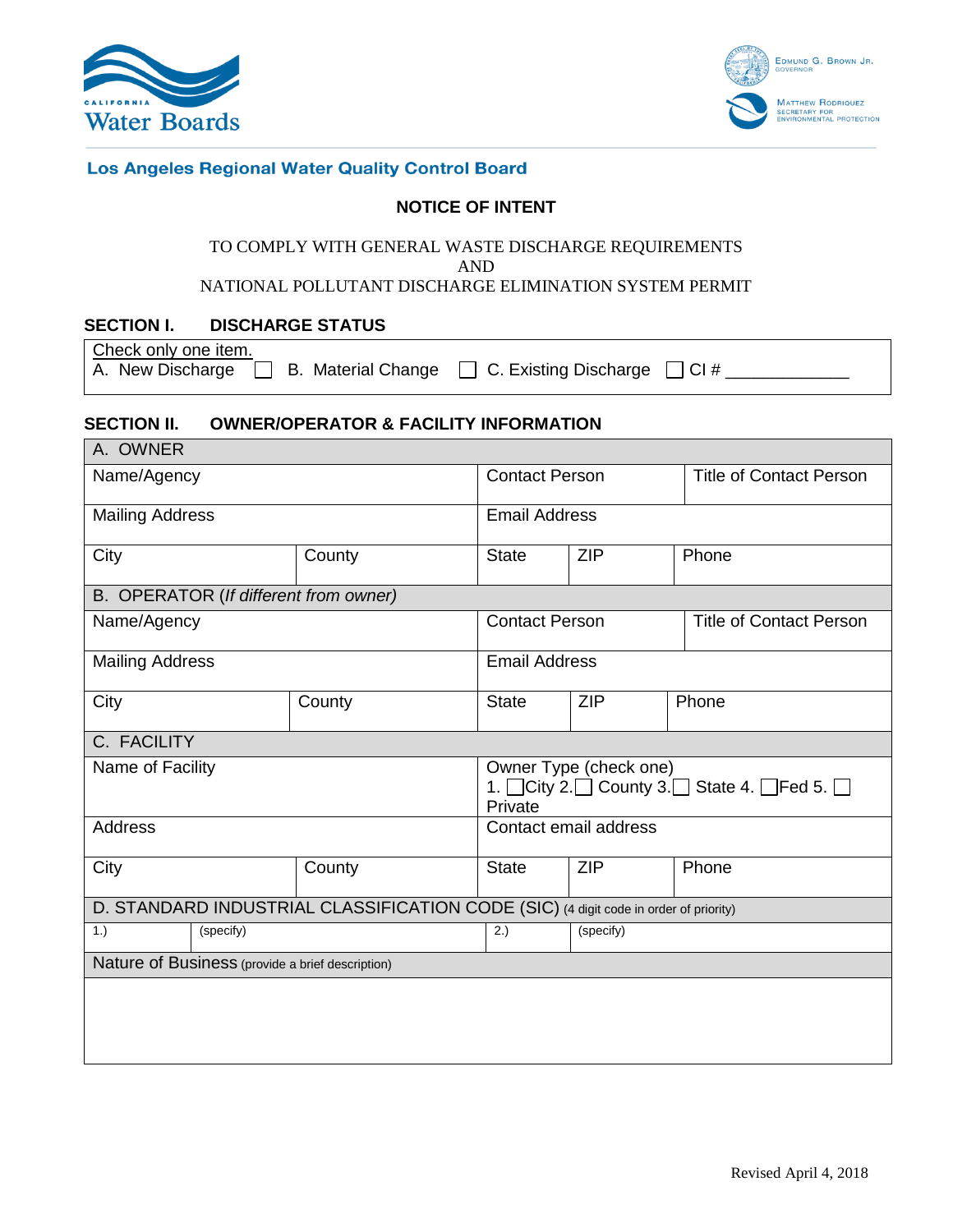# **SECTION III. APPLICABLE GENERAL PERMIT FOR DISCHARGE (Check only one item)**

- $\Box$  Volatile Organic Compounds Contaminated Groundwater (Order No. R4-2018-0087), Include Supplemental Analysis
- □ Wastewaters from Investigation and/or Cleanup of Petroleum Fuel Pollution (Order No. R4-2018-0086), Include Supplemental Analysis
- $\Box$  Discharges of Groundwater from Construction and Project Dewatering (Order No. R4-2013-095), Include Supplemental Analysis
- $\Box$  Discharge of Nonprocess Wastewater (Order No. R4-2014-0060), Include Supplemental Analysis
- $\Box$  Hydrostatic Test Water (Order No. R4-2009-0068), Include Attachment A Screening Levels  $\Box$  Discharges of Groundwater from San Gabriel Valley Groundwater Basin (Order No. R4-2014-
	- 0141)

# **SECTION IV. EXISTING REQUIREMENTS/PERMITS (Skip if not applicable)**

List any active Orders or Permits adopted by this Regional Water Board for the facility.

- A. Order No. **\_\_\_\_\_\_\_\_\_\_\_\_\_\_\_\_\_\_\_\_\_\_\_ \_\_\_\_\_\_\_\_\_\_\_\_\_\_\_\_\_\_\_\_\_\_\_ \_\_\_\_\_\_\_\_\_\_\_\_\_\_\_\_\_\_\_\_\_\_\_**
- **B. NPDES Permit(s)**

# **SECTION V. OUTFALL AND RECEIVING WATER INFORMATION**

| <b>Outfall</b> |                                      | Latitude |      |                                                 | Longitude |  | <b>Receiving Waterbody</b> |
|----------------|--------------------------------------|----------|------|-------------------------------------------------|-----------|--|----------------------------|
| <b>Number</b>  | Min.<br>Min.<br>Sec.<br>Deg.<br>Deg. |          | Sec. | (River, Stream, Channel, Lake, Coastal,<br>etc. |           |  |                            |
|                |                                      |          |      |                                                 |           |  |                            |
|                |                                      |          |      |                                                 |           |  |                            |
|                |                                      |          |      |                                                 |           |  |                            |
|                |                                      |          |      |                                                 |           |  |                            |

# **SECTION VI.** PROJECT INFORMATION (attach additional sheets, if necessary)

**1). Description of project and discharge**

**2). Description of treatment process (Attach diagram showing the treatment process, if applicable)**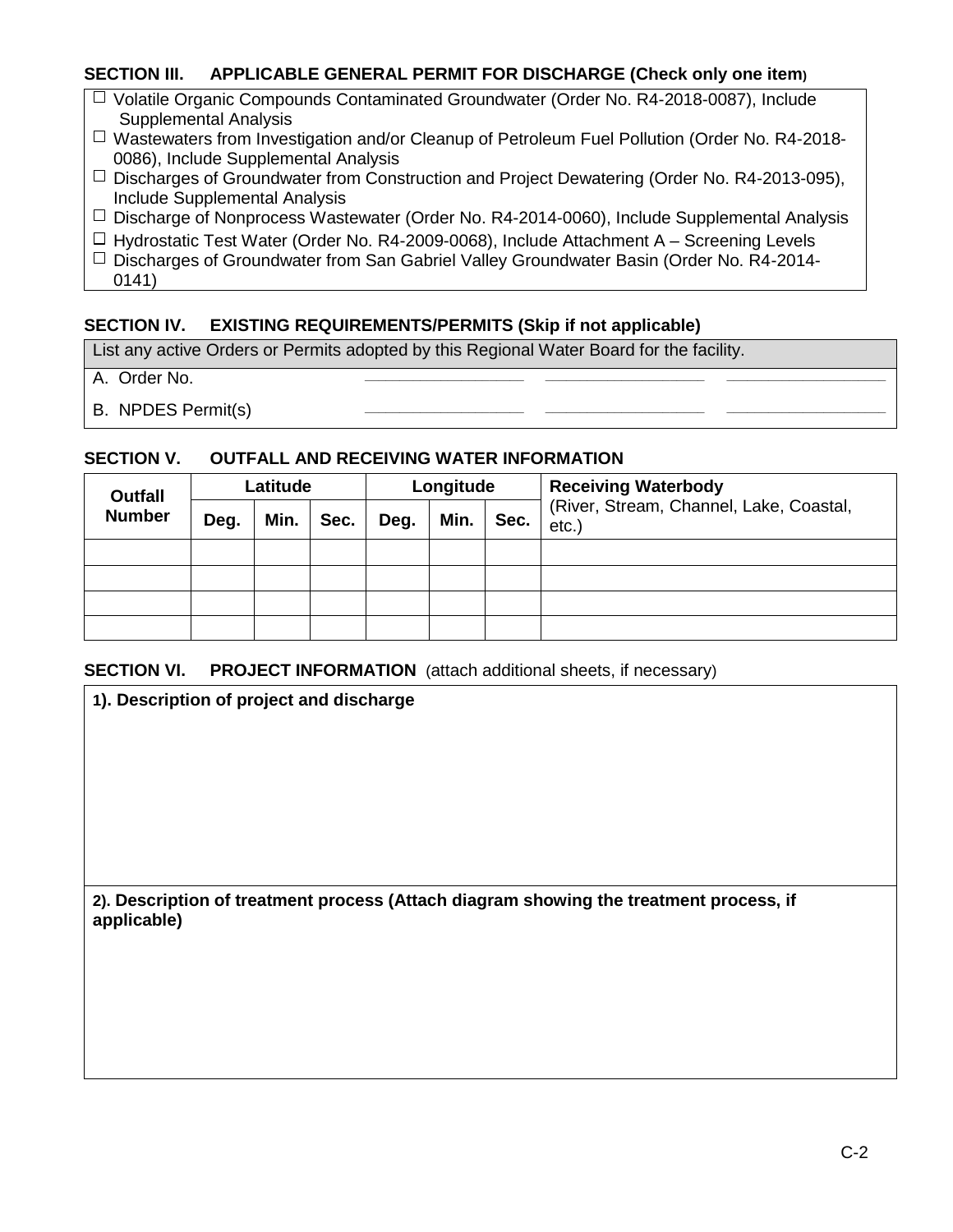**3). Summary of feasibility study on conservation, reuse, and/or alternative disposal methods of the wastewater. Where full or partial reuse is not possible, provide reasons why reuse cannot be achieved.**

| 4). Description of additive's composition |  |
|-------------------------------------------|--|
| 5). Proposed Maximum Discharge Flow       |  |
| 6). Proposed discharge startup date       |  |
| 7). Estimated discharge duration          |  |

# **SECTION VII. DISCHARGE QUALITY INFORMATION**

| This NOI requires that you obtain and analyze representative influent wastewater sample for the<br>pollutants listed on <b>Attachment E</b> .                                           |     |     |  |  |  |
|-----------------------------------------------------------------------------------------------------------------------------------------------------------------------------------------|-----|-----|--|--|--|
| For Discharges Hydrostatic Test:                                                                                                                                                        |     |     |  |  |  |
| Have you included a completed Attachment $A -$ Screening for Potential Pollutants of Concern in<br><b>Potable Water?</b>                                                                |     |     |  |  |  |
| (Applies only to potable water related discharges.)                                                                                                                                     | Yes | No. |  |  |  |
| For Discharges from all other sources:                                                                                                                                                  |     |     |  |  |  |
| Have you included a completed Supplemental Pollutants Analysis/Measurements Form?<br>(Complete the Quantitation Level column and attach laboratory analytical data) $\ldots$ $\Box$ Yes |     | No  |  |  |  |
| If No, explain:                                                                                                                                                                         |     |     |  |  |  |
|                                                                                                                                                                                         |     |     |  |  |  |
|                                                                                                                                                                                         |     |     |  |  |  |
|                                                                                                                                                                                         |     |     |  |  |  |
|                                                                                                                                                                                         |     |     |  |  |  |

# **SECTION VIII. OTHER REQUIRED INFORMATION**

Provide a 7.5' USGS Quadrangle Map (Scale 1:24,000) showing the project location and identifying surface water to which you propose to discharge.

**Fees:** Have you included appropriate filing fee with this submittal? (Applicable to new enrollees only) Make checks payable to the Water Resources Control Board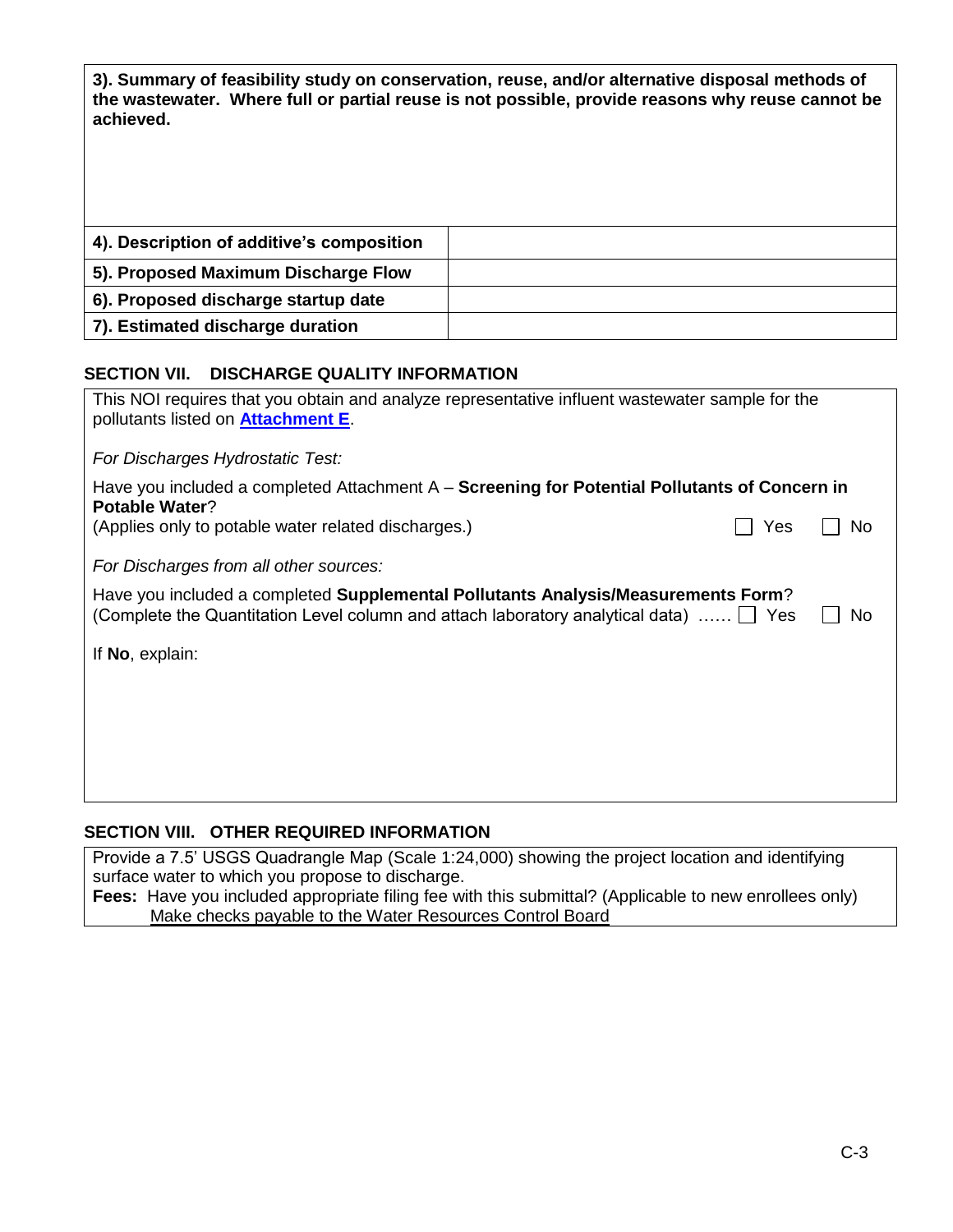# **SECTION IX. CERTIFICATION AND SIGNATURE (see appendix on who is authorized to sign)**

"I certify under penalty of law that this document and all attachments were prepared under my direction or supervision in accordance with a system designed to assure that qualified personnel properly gather and evaluate the information submitted. Based on my inquiry of the person or persons who manage the system, or those persons directly responsible for gathering the information, the information submitted is, to the best of my knowledge and belief, true, accurate, and complete. I am aware that there are significant penalties for submitting false information, including the possibility of fine and imprisonment for knowing violations.

 $\overline{\phantom{a}}$ 

| Printed Name of Person Signing |  |
|--------------------------------|--|

**Date** \_\_\_\_\_\_\_\_\_\_\_\_\_\_\_\_\_\_\_\_\_\_\_\_\_\_\_\_\_\_\_\_\_

Signature \_\_\_\_\_\_\_\_\_\_\_\_\_\_\_\_\_\_\_\_\_\_\_\_\_\_\_\_\_\_\_\_\_\_\_\_\_\_\_\_\_\_\_\_\_\_\_\_\_\_\_\_\_\_\_\_\_\_\_\_\_

Title \_\_\_\_\_\_\_\_\_\_\_\_\_\_\_\_\_\_\_\_\_\_\_\_\_\_\_\_\_\_\_\_\_\_\_\_\_\_\_\_\_\_\_\_\_\_\_\_\_\_\_\_\_\_\_\_\_\_\_\_\_

# **SECTION X. FORM SUBMITTAL**

Send this completed Notice of Intent to:

CALIFORNIA REGIONAL WATER QUALITY CONTROL BOARD, LOS ANGELES REGION 320 W. 4<sup>th</sup> Street, Suite 200 Los Angeles, CA 90013 **Attention: General Permit Unit**

Assistance with this form may be obtained by contacting the Regional Water Board at: Phone (213) 576-6600 Fax (213) 576-6660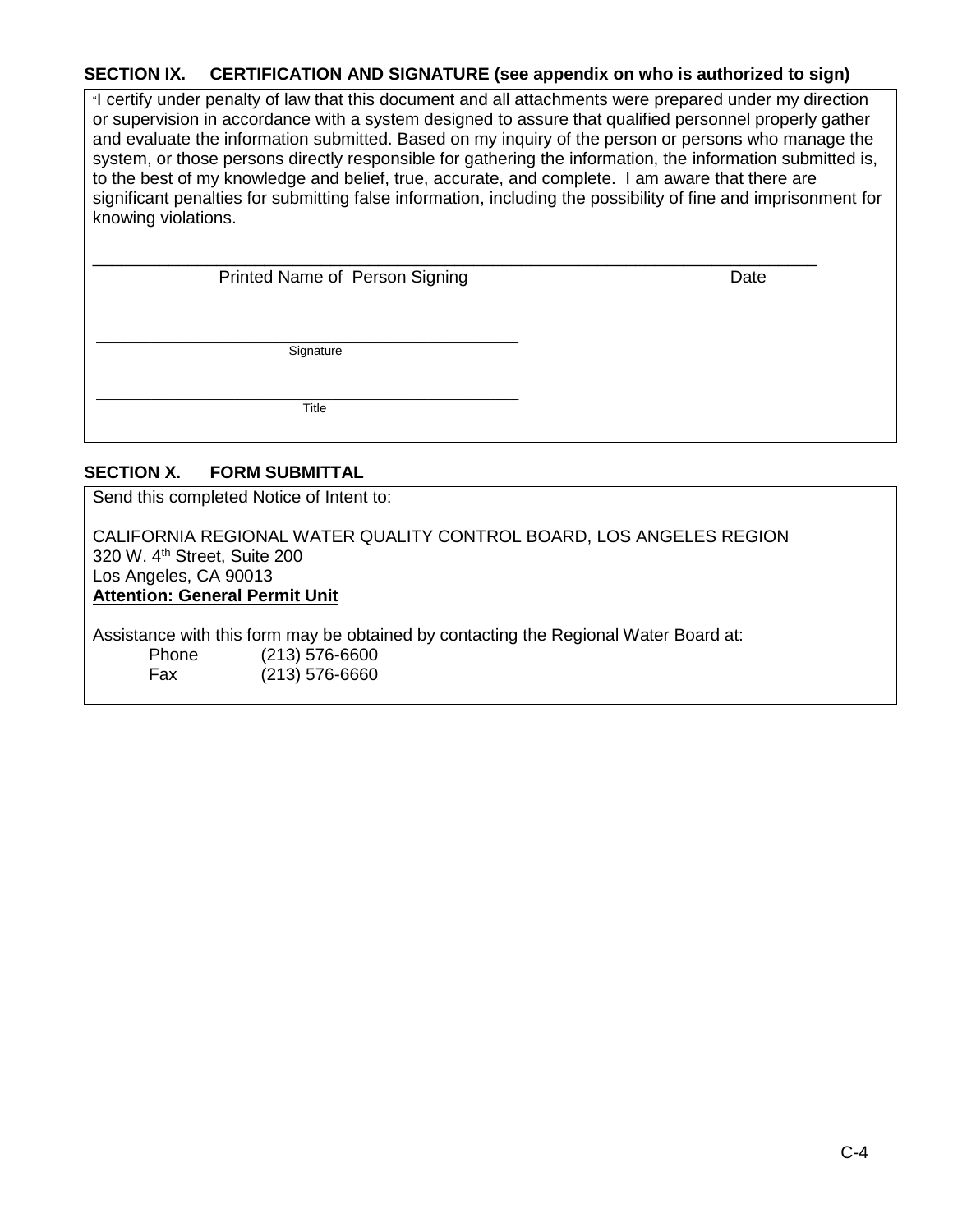# **INSTRUCTIONS**

# **FOR COMPLETING THE NOTICE OF INTENT FOR THE NATIONAL POLLUTANT DISCHARGE ELIMINATION SYSTEM (NPDES) GENERAL PERMITS FOR DISCHARGE OF WASTEWATERS TO SURFACE WATERS**

These instructions are intended to help you, the Discharger, complete the Notice of Intent (NOI) form for general permits. Please type or print clearly when completing the NOI form and the vicinity map(s).

One NOI should be submitted by each owner/operator to cover all proposed discharges within the boundaries of this Regional Water Board.

# *Section I. Discharge Status*

Please check appropriate box indicating whether this application is for new discharge, material change, or existing discharge. If it is an existing discharge, indicate four digit CI #.

# *Section II. Facility/Discharge Information*

# **A. Section II.A. Owner**

**Name/Agency** – The name (first and last)of the owner/operator of the facility. If the owner/operator is a company, corporation, etc., please put the name of the company, corporation, etc., in this space.

**Contact Person** – Please list the name (first and last) of the contact person for the owner/operator (agency, corporation, private business, etc.) listed above.

**Mailing Address** – The street number and street name where mail and correspondence should be sent (P.O. Box is acceptable).

**E-mail Address –** Please list the e-mail address of the contact person for the owner (agency, corporation, private business, etc.) listed above.

**City, County, State, Zip Code** – The city, county, state, Zip code that apply to the mailing address given.

**Title of Contact Person** – The official company title of the contact person.

**Phone** – The daytime telephone number of the contact person.

# **B. Section II.B. Operator (if different from owner)**

**Name/Agency** – The name (first and last)of the owner/operator of the facility. If the owner/operator is a company, corporation, etc., please put the name of the company, corporation, etc., in this space.

**Contact Person** – Please list the name (first and last) of the contact person for the owner/operator (agency, corporation, private business, etc.) listed above.

**Mailing Address** – The street number and street name where mail and correspondence should be sent (P.O. Box is acceptable).

**E-mail Address –** Please list the e-mail address of the contact person for the owner or operator (agency, corporation, private business, etc.) listed above.

**City, County, State, Zip Code** – The city, county, state, Zip code that apply to the mailing address given.

**Title of Contact Person** – The official company title of the contact person.

**Phone** – The daytime telephone number of the contact person

# **C. Section II.C. Facility**

**Name** – The name (first and last) of the person responsible for this facility.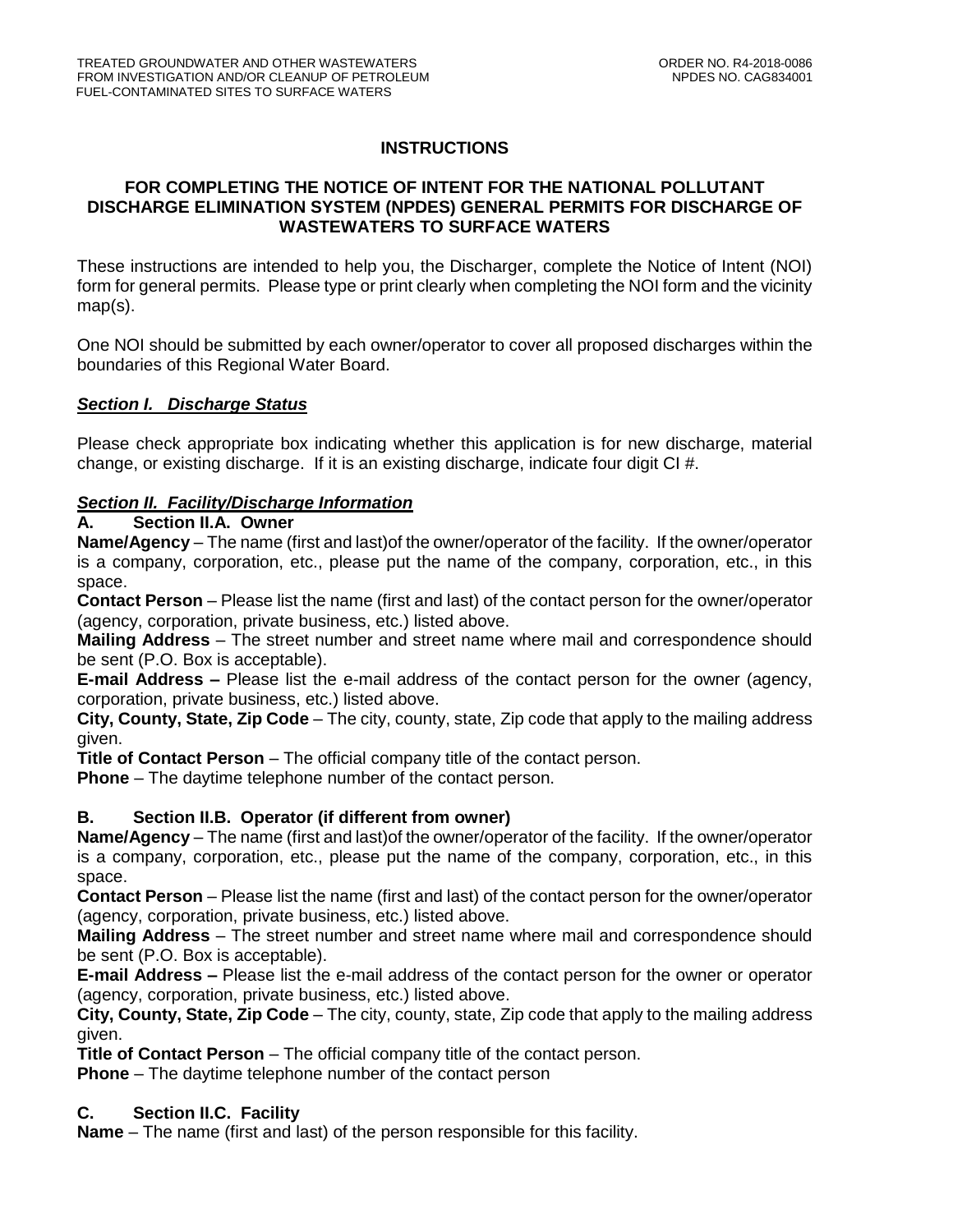**Address** – The street number and street name where the facility or actual discharge is located. Check the most appropriate ownership, City, County, State, Federal or Private.

**E-mail Address** – Please list the e-mail address of the contact person for the owner/operator (agency, corporation, private business, etc.) listed above.

**City, County, State, Zip Code** – The city, county, state, Zip code that apply to the facility address. **Phone** – The daytime telephone number of the person responsible for this facility.

# **Section II.D. Standard Industrial Classification (SIC)** (4 digit code in order of priority)

List, in descending order of significance, the 4-digit standard industrial classification (SIC) codes which best describe your facility in terms of the principal products or services you produce or provide. Also, specify each classification in words. These classification may differ from the SIC codes describing the operations generating discharge, air emissions, or hazardous wastes.

SIC code numbers are descriptions which may be found in the "Standard Industrial Classification Manual" prepared by the Executive Office of the President, Office of Management and Budget, which is available from the Government Printing Office, Washington, D. C.. Use current edition of the manual. If you have any question concerning the appropriate SIC code for your facility the NPDES Permitting Units of the Regional Water Quality Control Board.

# *Section III. Type of Discharge*

Check the appropriate box indicating the type of discharge for this facility. Check only one box.

# *Section IV. Existing Requirements/Permits*

If this facility has no existing permits or orders, skip this section. If the facility has any existing permits or orders, list it in the appropriate space provided.

# *Section V. Outfall and Receiving Water Information*

If the facility discharges into a storm drain, indicate the immediate receiving waterbody (listed in the Basin Plan) where the discharge drains into.

# *Section VI. Project Information*

Provide summary description of the project. Also describe the general characteristic of the discharge. If required, indicate the treatment process that would be needed to bring the discharge into compliance. Demonstrate that options of discharging to the sanitary sewer, conservation, reuse, and infiltration have been considered and found infeasible or that potential reuse is feasible. If additives are used in the project and/or treatment, briefly describe their compositions and provide corresponding Material Safety Data Sheet (MSDS) Form. Provide estimate of maximum discharge flow rate, proposed discharge startup date, and estimated discharge duration.

# *Section VII. Discharge Quality*

This NOI requires that you obtain and analyze for the pollutants listed on the *Supplemental Pollutants Analysis/Measurements* or*, Attachment E – Screening Levels for Potential Pollutants of Concern in Potable Water (applies to potable water related discharges only)*. Check the YES box if analytical result is attached. If not, provide reasons why it was not included. Note that processing of your NOI application may be delayed until this required information is provided.

# *Section VIII. Other Required Information*

Attach to this application a topographic map (7.5' USGS Quadrangle Map, Scale 1:24,000) of the area. The map must show the outline of the facility.